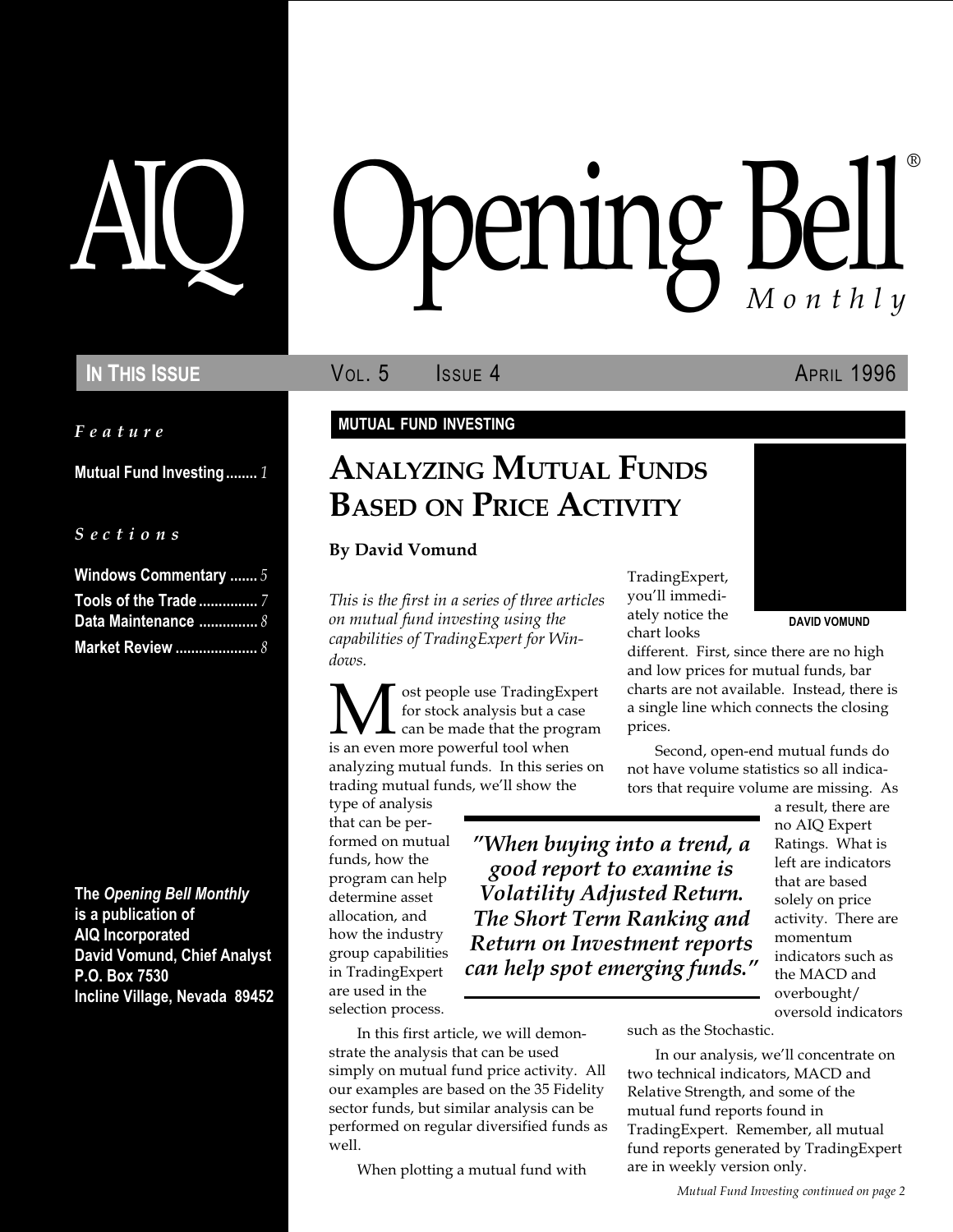### MUTUAL FUND INVESTING continued ...

Volatility is good for short term traders but not for anyone who wants to hold a fund for several months. This report is designed for longer term investors. An example of the report is found in **Figure 1**.

Notice that the sector fund with the highest return is Air Transportation, gaining 49.82% over the last year. Despite that return, the fund is ninth best because of its high volatility.

The funds at the very top of the report will show a nice uptrending pattern with little volatility. Longtime Opening Bell readers know that this is a pattern that I like. In fact, each of the top six funds (Figure 1) has been held sometime in the last year in my sector

### PLEASE SEND CORRESPONDENCE TO:

Opening Bell Monthly G.R. Barbor, Editor P.O. Box 7530 Incline Village, NV 89452

AIQ Opening Bell Monthly does not intend to make trading recommendations, nor do we publish, keep or claim any track records. It is designed as a serious tool to aid investors in their trading decisions through the use of AIQ software and an increased familiarity with technical indicators and trading strategies. AIQ reserves the right to use or edit submissions.

For subscription information, phone 1-800-332-2999 or 1-702-831-2999.

© 1993-1996, AIQ Systems

| <b>Buying Into a Trend</b>               |                              |                                               |       |        |      |           |            |                   |           |
|------------------------------------------|------------------------------|-----------------------------------------------|-------|--------|------|-----------|------------|-------------------|-----------|
|                                          | $\qquad \qquad \blacksquare$ | Mutual Fund Volatility Adjusted Return 3/8/96 |       |        |      |           |            | Figure 1          |           |
| Investors can choose to buy into a       |                              |                                               |       |        |      |           |            |                   |           |
| trend hoping to ride the trend higher or |                              |                                               |       |        |      |           |            |                   |           |
| buy a fund that is beginning its upward  | Ticker                       | <b>Mutual Fund</b>                            | VAR   | Return | Vol  | <b>RS</b> | <b>RCC</b> | Grade             |           |
| move. When buying into a trend, a        | FBIOX                        | Fid. Biotechnology                            | 28.36 | 44.96  | 1.41 | 113       |            | BA***             | $\bullet$ |
| good report to examine is Volatility     | <b>FDFAX</b>                 | Fid. Food & Ag.                               | 24.71 | 34.59  | 1.20 | 105       |            | AA***             |           |
| Adjusted Return.                         | <b>FSPHX</b>                 | Fid. Health Care                              | 24.71 | 36.19  | 1.27 | 107       |            | CA <sup>xxx</sup> |           |
|                                          | <b>FSVLX</b>                 | Fid. Home Finance                             | 24.18 | 42.15  | 1.54 | 111       |            | BAC**             |           |
| This report ranks the funds in your      | <b>FSDAX</b>                 | Fid. Defense & Aerospace                      | 24.11 | 39.49  | 1.43 | 109       |            | BAB**             |           |
| database by a performance measure-       | <b>FSRBX</b>                 | Fid. Regional Banks                           | 22.20 | 39.04  | 1.54 | 109       |            | AAD**             |           |
| ment which takes into account both       | <b>FIDSX</b>                 | <b>Fid. Financial Services</b>                | 18.80 | 37.56  | 1.74 | 108       |            | BA***             |           |
| risk and return. Those funds that have   | <b>FSCHX</b>                 | Fid. Chemicals                                | 16.94 | 27.03  | 1.31 | 99        |            | AD <sup>xxx</sup> |           |
| the greatest return with the least       | <b>FSAIX</b>                 | Fid. Select Air Transportation                | 16.78 | 49.82  | 2.68 | 117       |            | CB***             |           |
| volatility (as measured by standard      | <b>FSPCX</b>                 | Fid. Insurance                                | 16.67 | 27.53  | 1.36 | 100       |            | DB***             |           |
| deviation) appear at the top of the      | <b>FSLEX</b>                 | Fid. Environmental Services                   | 14.45 | 26.08  | 1.47 | 99        |            | DC***             |           |
| report. For those familiar with regres-  | <b>FDLSX</b>                 | Fid. Leisure                                  | 13.94 | 23.68  | 1.35 | 97        |            | BB***             |           |
| sion analysis, these funds have high     | <b>FSTUX</b>                 | Invesco Utilities                             | 13.03 | 17.32  | 0.95 | 92        |            | FBF**             |           |
| alphas.                                  | <b>FSHCX</b>                 | Fid. Medical Delivery                         | 12.96 | 28.58  | 1.83 | 101       |            | ACA**             |           |
| Volatility is good for short term        | <b>FSCGX</b>                 | Fid. Industrial Equipment                     | 12.71 | 33.03  | 2.21 | 104       |            | ADC**             |           |
| traders but not for anyone who wants     | <b>FSLBX</b>                 | Fid. Brokerage & Inv.                         | 12.68 | 27.37  | 1.77 | 100       |            | BD <sup>xxx</sup> |           |
| to hold a fund for several months This   |                              |                                               |       |        |      |           |            |                   |           |

fund portfolio. When choosing between two funds, pick the one that is more highly ranked in this report.

Of the 35 Fidelity sector funds, we'll examine the eighth rated fund, Chemicals. The two indicators we find most valuable are the MACD and Relative Strength. These indicators can whipsaw on the daily charts but show good trends in the weekly charts. An

increasing MACD is a sign of positive momentum. Ideally you want the weekly MACD to be increasing and the Phase Line to be above the Signal Line.

Relative Strength can be plotted in two formats in the Windows version of TradingExpert. The RS Indx SPX is the standard Relative Strength found in most software packages. A rising



2 APRIL 1996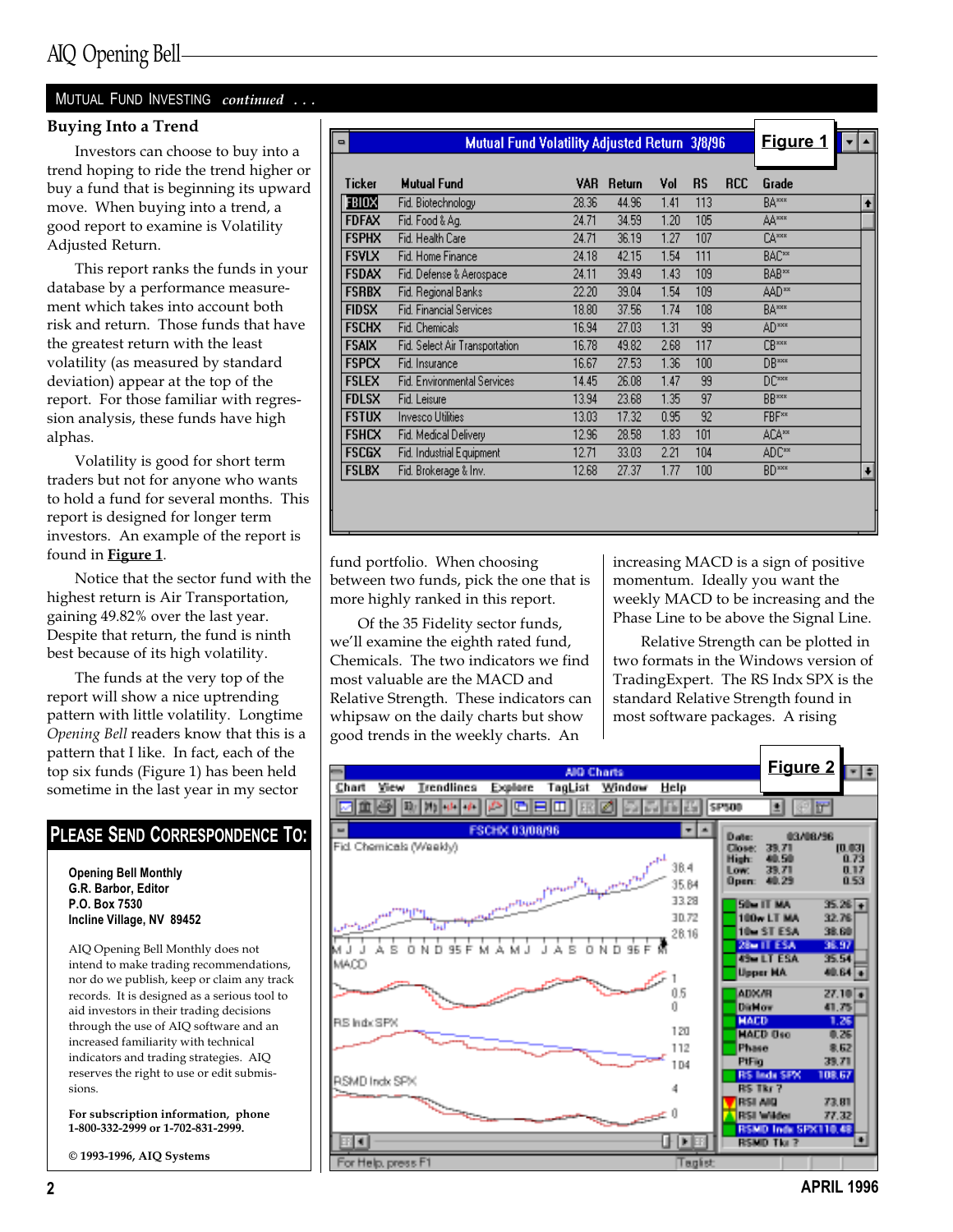### MUTUAL FUND INVESTING continued ...

Relative Strength line implies the fund is outperforming the S&P 500. The fund is underperforming when the Relative Strength line is falling.

The second Relative Strength format found in TradingExpert, RSMD Indx SPX, is the relative strength plugged into the MACD formula. I find this indicator more useful because it better pinpoints outperforming and underperforming cycles.

The Fidelity Chemicals fund is plotted in **Figure 2** along with the MACD and the two Relative Strength indicators. All three indicators are bullish. The MACD is rising, with the Phase Line above the Signal Line indicating momentum is still in favor of the fund. The RS Indx SPX just broke above a downward sloping trendline, and the RSMD Indx SPX is increasing and above the zero line.

Notice (in Figure 2) that the fund may be increasing but this does not mean that the indicators will also rise. Both Relative Strength measurements fell in 1995 even as the fund moved higher. The fund increased in value, but during that time period it underperformed the S&P 500. In 1996, it appears that the period of underperformance is over.

|              | Mutual Fund Return on Investment 3/15/96 |       |       |       |    |                     | Figure 3          |  |
|--------------|------------------------------------------|-------|-------|-------|----|---------------------|-------------------|--|
| Ticker       | <b>Mutual Fund</b>                       | 1 Mth | 3 Mth | 6 Mth |    | <b>9 Mth 12 Mth</b> | Grade             |  |
| <b>FSRPX</b> | Fid. Retailing                           |       | 14    | 12    | 19 | 26                  | AF***             |  |
| <b>FSESX</b> | Fid. Energy Services                     | 3     | 12    | 17    | 31 | 41                  | AD***             |  |
| <b>FSCHX</b> | Fid. Chemicals                           | 3     | 15    | 14    | 22 | 30                  | AD <sup>xxx</sup> |  |
| <b>FSPFX</b> | Fid. Paper & Forest Prod.                | 3     | 6     |       | 4  | 18                  | DD <sup>xxx</sup> |  |
| <b>FSAIX</b> | Fid. Select Air Transportation           | 3     | 9     | 20    | 23 | 55                  | <b>BB</b> ***     |  |
| <b>FSDPX</b> | Fid. Industrial Materials                | 3     | 8     | 6     | 14 | 19                  | <b>BF</b> ***     |  |
| <b>FSAVX</b> | Fid. Automotive                          | 2     | 3     | 3     | 11 | 17                  | DF***             |  |
| <b>FSAGX</b> | Fid. American Gold                       | 2     | 22    | 20    | 19 | 36                  | <b>AF</b> ***     |  |
| <b>FSENX</b> | Fid. Energy                              |       | 5     | 11    | 14 | 20                  | DD <sup>xxx</sup> |  |
| <b>FSLEX</b> | <b>Fid. Environmental Services</b>       |       | 6     | n     | 9  | 23                  | DC <sup>xxx</sup> |  |
| <b>FSRFX</b> | Fid. Transportation                      |       | 8     | 9     | 17 | 16                  | BFB**             |  |
| <b>FSCPX</b> | <b>Fid. Consumer Products</b>            |       | 6     | 14    | 24 | 29                  | AC <sup>xxx</sup> |  |
| <b>FSHOX</b> | Fid. Construction & Housing              |       | 4     | 10    | 15 | 24                  | DCF**             |  |
| <b>FDLSX</b> | Fid. Leisure                             | 0     | 8     | 4     | 17 | 24                  | BB***             |  |
| <b>FSCGX</b> | Fid. Industrial Equipment                | 0     | 11    | 12    | 16 | 37                  | ADC**             |  |
| <b>FSTEX</b> | Invesco Energy                           | (1)   | 3     | 7     | 13 | 19                  | FD <sup>xxx</sup> |  |

### Buying Into a Forming Trend

Not everybody's investment style is suited to buying into a trend. Many investors prefer to buy a fund near its low point or when a trend is beginning to develop. People using this strategy make more money when they are right, but picking a fund that is beginning its upward move is often difficult  $-$  there

can often be what is termed a "false" breakout.

People who are successful with this "buying into a forming trend" approach know when they are wrong and are quick to sell a losing position.

Two TradingExpert reports can help spot emerging funds. For short term traders, the Short Term Ranking report will rank the funds in order of their price performance for each of the last four weeks. This report is useful in seeing how funds are performing on a week to week basis.

Another helpful report is Return on Investment. This report lists each fund's percent change figures over a 1 month, 3 month, 6 month, 9 month, and 12 month period. A report for March 15, 1996, is displayed in **Figure** 3.

The report shows that the Paper & Forest Products fund has badly lagged the market over a one year time horizon but has recently begun to outperform. In the last month, it is the fourth best fund based on price performance. But we also see that over a six month horizon, the fund has only increased 1%, and over a one year period the fund's return figure is well Mutual Fund Investing continued on page 4

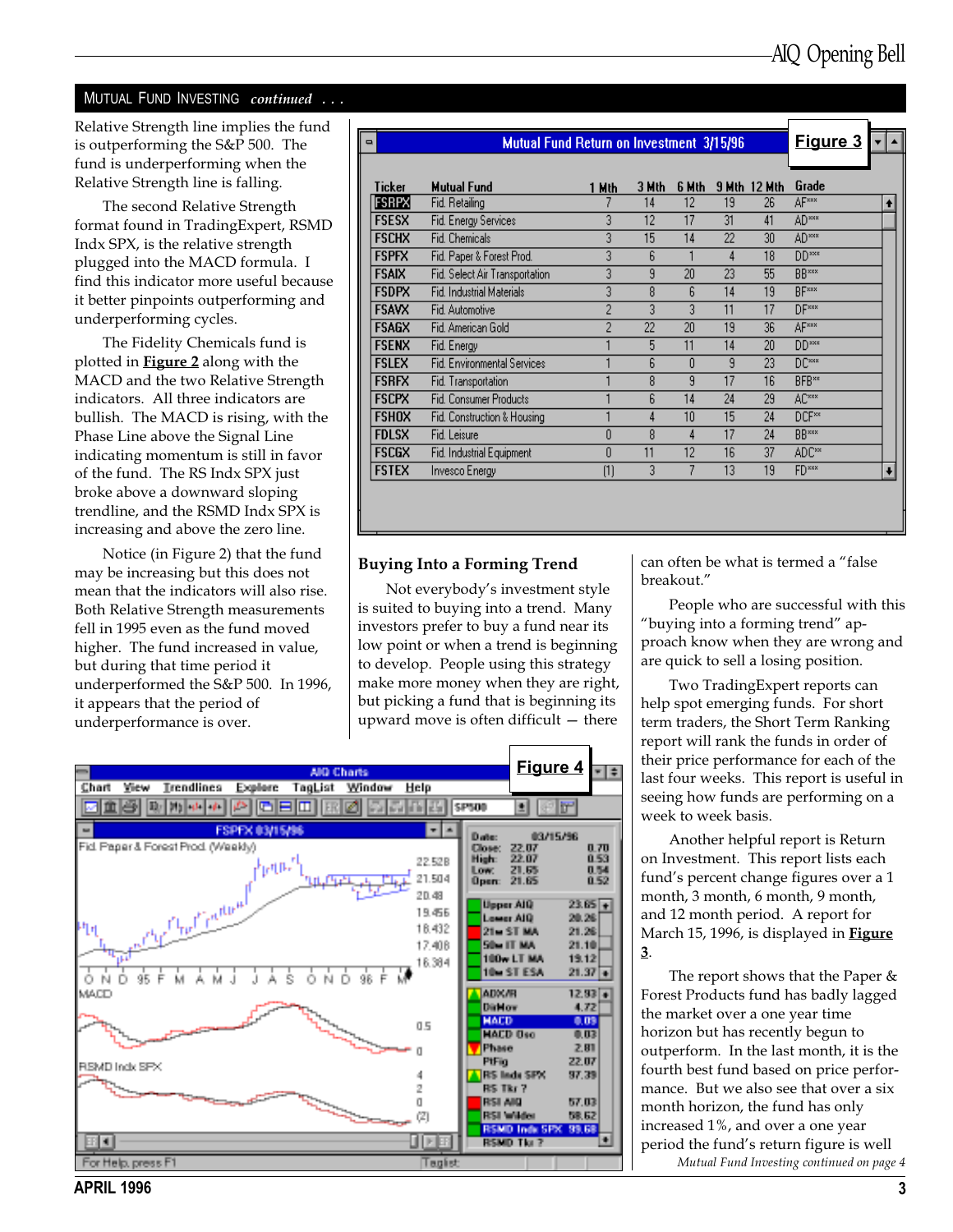## AIQ Opening Bell

### MUTUAL FUND INVESTING continued ...

below the other funds listed in the report. This fund is worth further examination.

Figure 4 is a chart of Paper & Forest Products along with our two favorite indicators. Looking at early 1995, we see that only one of the two indicators was bullish. The weekly MACD was increasing, showing the fund's price increasing at an increasing rate.

Unfortunately, the Relative Strength indicator was falling, signifying that the fund was underperforming. Both indicators turned bullish in the summer of 1995 and went bearish in the fall. It wasn't until March 15 of this year that both indicators once again turned positive.

Looking at the price activity of the fund, we see the fund broke above a six month consolidation. This breakout can also be seen on a Point & Figure chart ( $Figure 5$ ). Notice the pattern of higher highs and higher lows. (To run a Point & Figure chart for mutual funds, a weekly chart must be plotted. That way, the Point & Figure chart is constructed from the week's high price, the week's low price, and the week's closing price.)

At the time this article was written (March 16), several funds are giving Relative Strength buy signals. The majority of sector funds had a falling Relative Strength line from September 1995 until early March. This tells us that although their prices were rising, they were underperforming the S&P 500.

The evidence is in the data. On February 9, the S&P 500 was at a new high but only a quarter of the sector funds had a better year-to-date return. Picking funds that will outperform the market is easier when the majority of Relative Strength indicators point toward an underperforming S&P 500.

### When analyzing mutual funds, data quality is important

Our analysis of the funds is based solely on price activity. Bad data will cause inaccurate readings in the reports



and in the indicators.

Problems can occur when mutual funds pay a distribution. Most funds pay a capital gain distribution or a dividend payment to shareholders at least once a year. On that day, the price of the fund will drop by the amount of the distribution plus or minus that day's market activity. Similar to a stock split, historical prices of the fund must be adjusted to reflect the distribution.

TradingExpert will automatically adjust for distributions as long as the data vendor sends a signal to our program that a distribution has occurred. Some are missed. When this happens, it is best to call the fund family to get the distribution amount.

To adjust the funds data, move to the day the distribution occurred and press the "S" key. TradingExpert will ask for the distribution amount and will then adjust your data. Distributions most often occur in the month of December, so any fund that shows a big drop at this time, especially if the overall market didn't fall, should be checked.

Here is a note concerning the use of TradingExpert's Reload History

function on mutual funds: Data vendors will also adjust historical prices for mutual funds after a distribution. When you perform the Reload History function, your data may be adjusted twice or may not be adjusted at all. When using the Reload History function for a mutual fund, you should always go back to the start date for that fund.

This is the first step in our analysis of mutual funds. Next month, we'll continue the subject of mutual fund analysis by covering how Relative Strength can be used to help determine asset allocation. Finally, we'll address the even more powerful "surrogate group" analysis.  $\blacksquare$ 

David Vomund is publisher of two advisories for stock and sector fund investing available by mail or fax. For a free sample of the advisories, phone 702- 831-1544 or write Vomund Investment Services, P.O. Box 6253, Incline Village, NV 89450.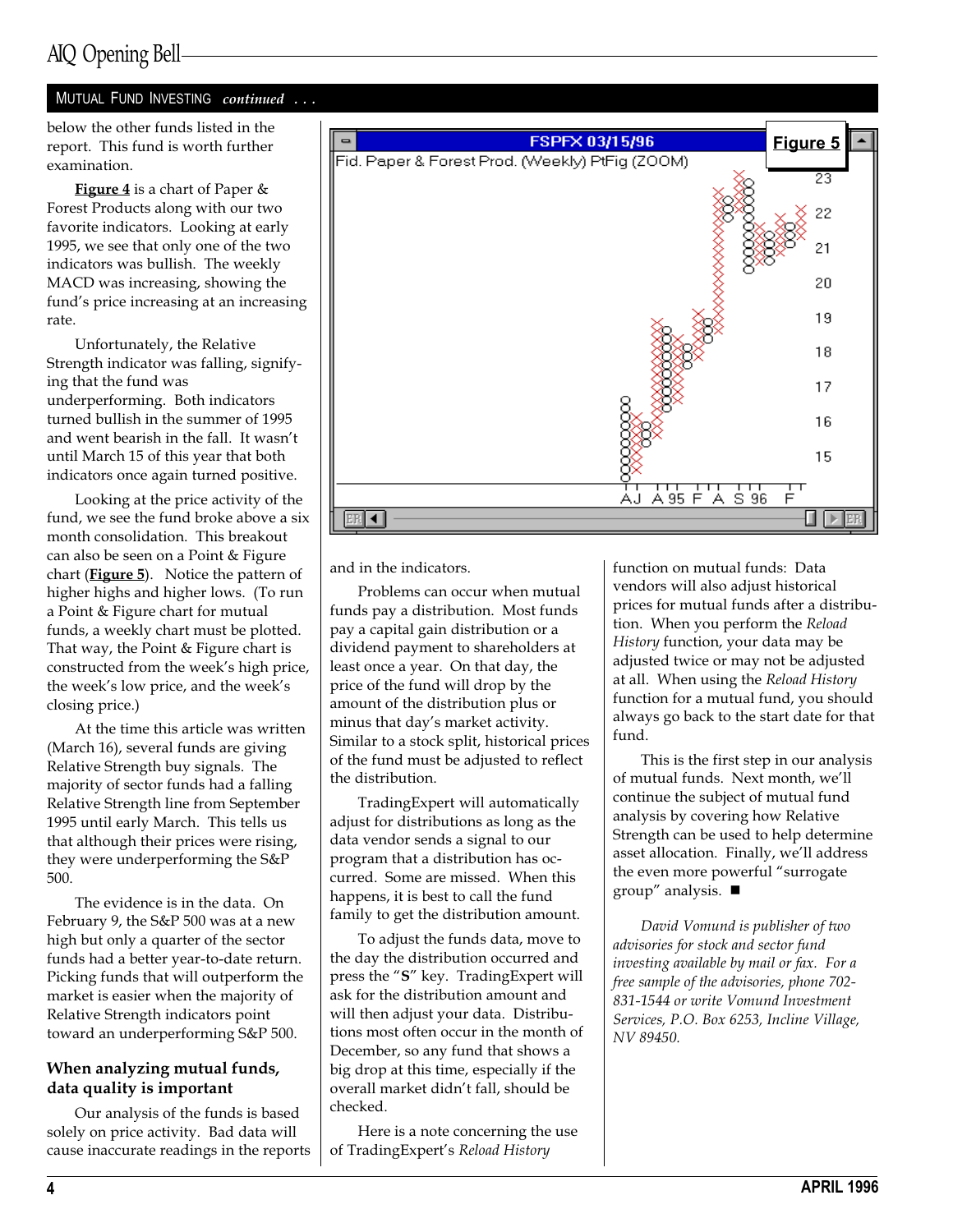### WINDOWS COMMENTARY

# HELPFUL TIPS: REPORTS - CONFIGURATION AND TROUBLESHOOTING

STEVE HILL

The AIQ Reports module in<br>TradingExpert for Windows<br>one of the most resource int<br>sive programs one is ever likely to TradingExpert for Windows is one of the most resource inten-

By Steve Hill

encounter in Windows. Including weekly versions, we have 83 reports at our disposal.

The Reports module consists of two main components, the main report structure and the executable element. The main report structure was compiled using a runtime version of Microsoft Access version 2.0. In laymen's terms, that means we used Microsoft Access database management program to design the report structure, and then overlaid this structure with the AIQ Reports screen. The file msarn200.exe in the WINTES directory is the runtime version of

Microsoft Access. The other component to Reports is the executable that creates (i.e., performs all calculations) and provides the values that populate the reports structure. This operation is performed by the file AIQRPTS.EXE in the WINTES directory.

### Tips on setup before generating reports

• Report Library - The Report Library (right section of the main Reports Window) is designed as a repository

|          |                                                                                                                | AIO Reserts                                                                                                                                                            | Figure 7<br>$\frac{1}{2}$ |
|----------|----------------------------------------------------------------------------------------------------------------|------------------------------------------------------------------------------------------------------------------------------------------------------------------------|---------------------------|
| Reports  | <b>Ticky</b><br>Settlings:<br>Generate                                                                         | Help                                                                                                                                                                   |                           |
| 画        |                                                                                                                | <b>Daily Global Settings</b>                                                                                                                                           |                           |
|          | <b>Information Source for Reports</b>                                                                          | <b>Trend Score Constants</b>                                                                                                                                           | <b>OK</b>                 |
| S)       | <b>VULSPIKE</b><br>Sileck.<br>Finalizabe islações visits Todoevinas<br>10000<br>Paine Kw 1<br>ात<br>Palderow - | MADD Shert Ho.<br>$\mathcal{L}$<br><b>MADD Long HA</b><br><b>MACD Signal Line MA</b><br>WA Pot Daws<br><b>Dir May Days</b><br><b>DBV Pot Dove</b><br><b>Print Days</b> | Cancel:<br>Help           |
| Gr<br>Sé | lō<br>Weighte 2m<br>5P500<br><b>Group/Sector</b>                                                               | <b>ADXR Days</b><br>0.1008<br><b>High</b><br>Divisori)<br>Low<br>选择<br>细菌<br>п<br>因<br><b>Computation Values</b>                                                       |                           |
| ist.     | Market Log<br><b>Compute Access</b><br>150<br><b>DUA</b><br>Market<br>Index SPX                                | <b>Shopk</b><br><b>Greece</b><br>Seolar<br>$12 \,$<br>12<br>12.<br><b>Reset All Detaults</b><br>11<br>$\overline{\mathbf{r}}$<br><b>3Che Period</b><br>न्न             |                           |
|          | Mey Ave Status - United<br>Mey Avo Status - Downside<br>Market Leg                                             | $\overline{\bullet}$                                                                                                                                                   |                           |



for those reports that you do not wish to examine on a regular basis. If all reports within a given section (Stock, Group, Sector, or Mutual) are sent to the Library (**Figure 6**), this section of reports will not be generated when reports are generated. However, if only some of the reports within a given section are sent to the Library (one or more reports active), all reports in that section, including those in the Library, will be generated with the rest of the reports.

• Market Log - The Market Log is a unique report in TradingExpert in that it draws information from many other reports. It is important to remember that the primary information required for the generation of the Market Log is the market timing data. DJIA is the default Market setting (Daily Global Criteria). If the Market Log is generated without the market timing data for the day of generation, most of the log will not be generated. The same problem can occur if reports used in compiling

Windows Commentary continued on page 6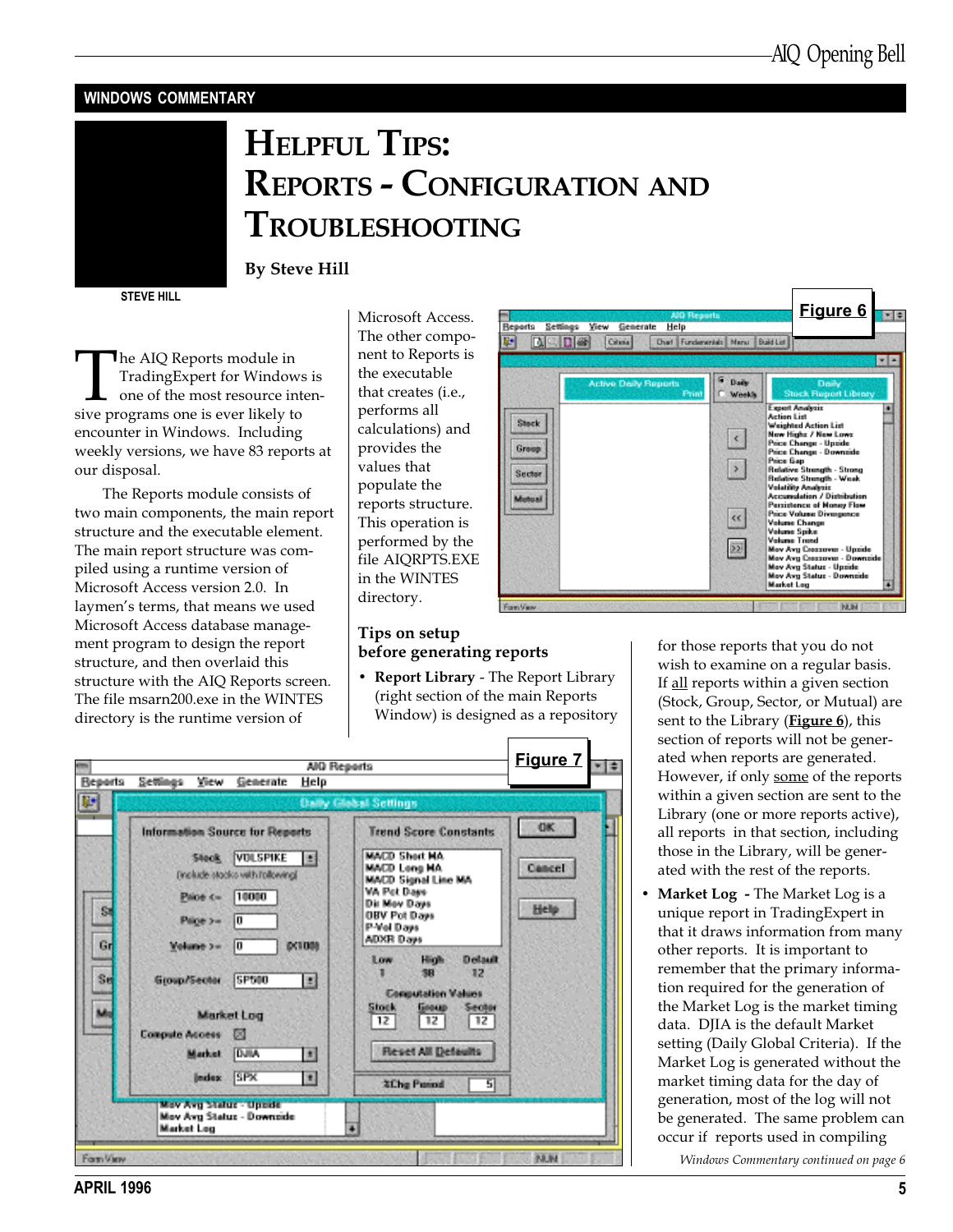### WINDOWS COMMENTARY continued ...

the Market Log are in the Library (see above). The Market Log draws on the following reports and requires that they be in the Active Reports section of the Reports Window:

- Sector Analysis
- Group Analysis
- Weighted Action List
- Expert Analysis
- Market Log from the Daily Stock, Group, and Sector Reports categories

The Access Plot portion of the Market Log is generated only if designated. To activate or deactivate generation of the Access Plot portion of the log, go to Settings on the menu of the Reports function, then choose the Global Criteria, and Daily Global Criteria commands. In the Daily Global Settings dialog box, you will find the Market Log section. Check the box next to Compute Access (**Figure**  $\overline{z}$ ). The Access Index is an analysis of your database of stocks based on various indicators. To determine what constitutes a database of stocks, the Reports module looks at the Stock setting under the Information Source for Reports section of Daily Global Settings (see Figure 7). If the Source is set to a list of stocks (for example Volspike in Figure 7), the Access Index will be generated on just that specified list.

• Trendline Breakout - Trendline Breakout reports are available in all report categories, both daily and weekly. If you have not drawn trendlines on any charts, however, these reports will be empty. The Trendline Breakout report

> is the same report regardless of the  $category - stock, group, sector, or$ mutual fund. All breakouts, regardless of symbol, are recorded in the Breakout report.

- Check Technical Support Notes Many of the more common issues related to reports can be found by using the *Help* command on the AIQ TradingExpert menu bar. Click on the Help command button, select Technical Support Notes and then select Reports (Figure 8) to see technical notes. If you come across any errors while using the Reports function, they are likely to be documented in this area.
- Maintaining system integrity AIQ Reports can become unstable if you are low on resources while utilizing

this module. Here are some considerations:

Add extra random access memory (RAM) useful for improving report performance. These days, an 8 MB system is the minimum, especially if you are utilizing WIN95. Actually, 12 or 16 MB is recommended.



Run SCANDISK or CHKDSK /F on a regular basis after exiting from Windows. If you are running WIN95, you can run SCANDISK from within the desktop. Fix any errors, especially misreported Windows temporary files which could cause problems.

Shut down any other applications that are running in the background. With the applications shutdown, make sure there is sufficient system resources still available. In Windows v3.11 and v3.1, click Help on the Program Manager menu and go to About Program Manager (Figure 9). Important information here is System Resources. If the percentage is below 60%, exit Windows and then come back in again. This may free up resources that were not released by other applications. Generally, low resource percentage is not a problem in WIN95.  $\blacksquare$ 

### INVESTMENT CHAT

Want to talk to other users about market timing and stock selection techniques using TradingExpert? AIQ has created a forum on America Online. The key word "AIQ Systems" will take you to the new forum.

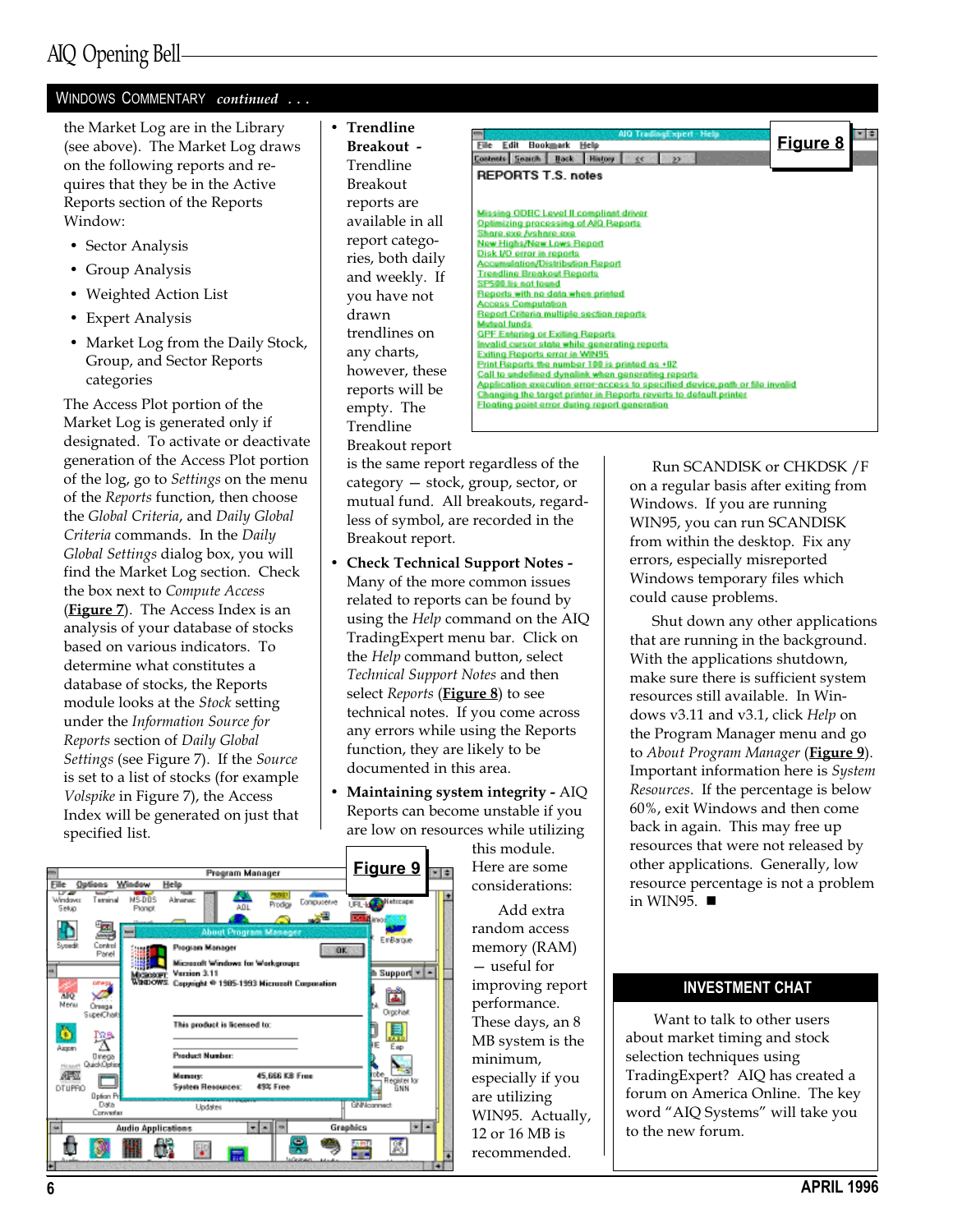### TOOLS OF THE TRADE

# ADVANCE/DECLINE OSCILLATOR

### By David Vomund

The Advance/Decline Oscillator<br>
was developed by Sherman<br>
McClellan and is most often<br>
called the McClellan Oscillator. This was developed by Sherman McClellan and is most often indicator uses market breadth (number of advancing and declining issues on the NYSE for each given day) in its calculation so it is only available for a market index that has breadth associated with it.

In TradingExpert, the Advance/ Decline Oscillator will appear in the indicator section of the Charts control panel when the Dow Jones Industrial Average (DJIA) is plotted.

The Advance/Decline Oscillator (AD Osc) is calculated as the difference between two exponential moving averages using the daily advances minus the daily declines. By default, the two averages are for 19 and 39 day time spans. The oscillator is, in effect, a MACD formula run on market breadth. Positive values are recorded when the short-term average moves above the longer-term average. The reverse is true for the sell side.

With this indicator, a buy signal is registered when the AD Osc crosses above the zero line, and a sell is registered when the indicator falls below the zero line. As with most oscillators, there can be frequent whipsaws so it is best to combine the activity of this indicator with other available indicators.

An example of how our AIQ system combines the reading of this indicator along with other indicators can be seen from the rules that fired on the day of the 5/31/95 market buy signal. (With the DJIA plotted for 5/ 31/95, click the ER button on the toolbar to see the rules that fired.)

Many people look for divergences in the AD Osc to help determine future market direction. A positive divergence occurs when the market falls to a new near-term low but the indicator fails to make a new low. A negative divergence occurs when the market reaches a new high but the AD Osc fails to make a new high. Unfortu-



nately, we found that there are too many false readings using this interpretation.

Using divergence analysis, a great positive divergence came at the market low in December 1994. But there were several cases of negative divergences during 1995's spectacular advance.

AIQ's market timing model only looks for extreme divergences, such as when the market reaches a new high but the AD Osc is still in negative territory (for example, see the 11/15/95 sell signal).

A final method of analysis is the use of this indicator to spot overbought or oversold conditions. We found that when the indicator rises above 100, a market advance often begins to stall. Conversely, when the oscillator falls below -100, selling is overdone and a market advance follows. Surprisingly, this interpretation seems to work in both sideways and trending markets.

In Figure 10, we plotted the AD Osc in 1994's choppy market. To help identify overbought/oversold levels, we drew a horizontal trendline at +100 and -100. Notice how the market tends to rebound when the indicator falls below -100. There was only one case (in early June) where the indicator rose above +100. The market fell a few weeks later.

Turning to our current advancing market, Figure 11 again shows the AD Osc with horizontal trendlines drawn at +100 and -100. Surprisingly, despite the strength in the market, there were more buy signals than sell signals. The only sell came in early December, right before the market began to consolidate.

Using the AD Osc as an overbought/oversold indicator is useful but, again, far from perfect. What is oversold can remain oversold when the market makes sharp declines. Back in 1987, the indicator gave an oversold reading on October 12, one week before the crash.

The Advance/Decline Oscillator can be an effective tool not only for

Tools of the Trade continued on page 8